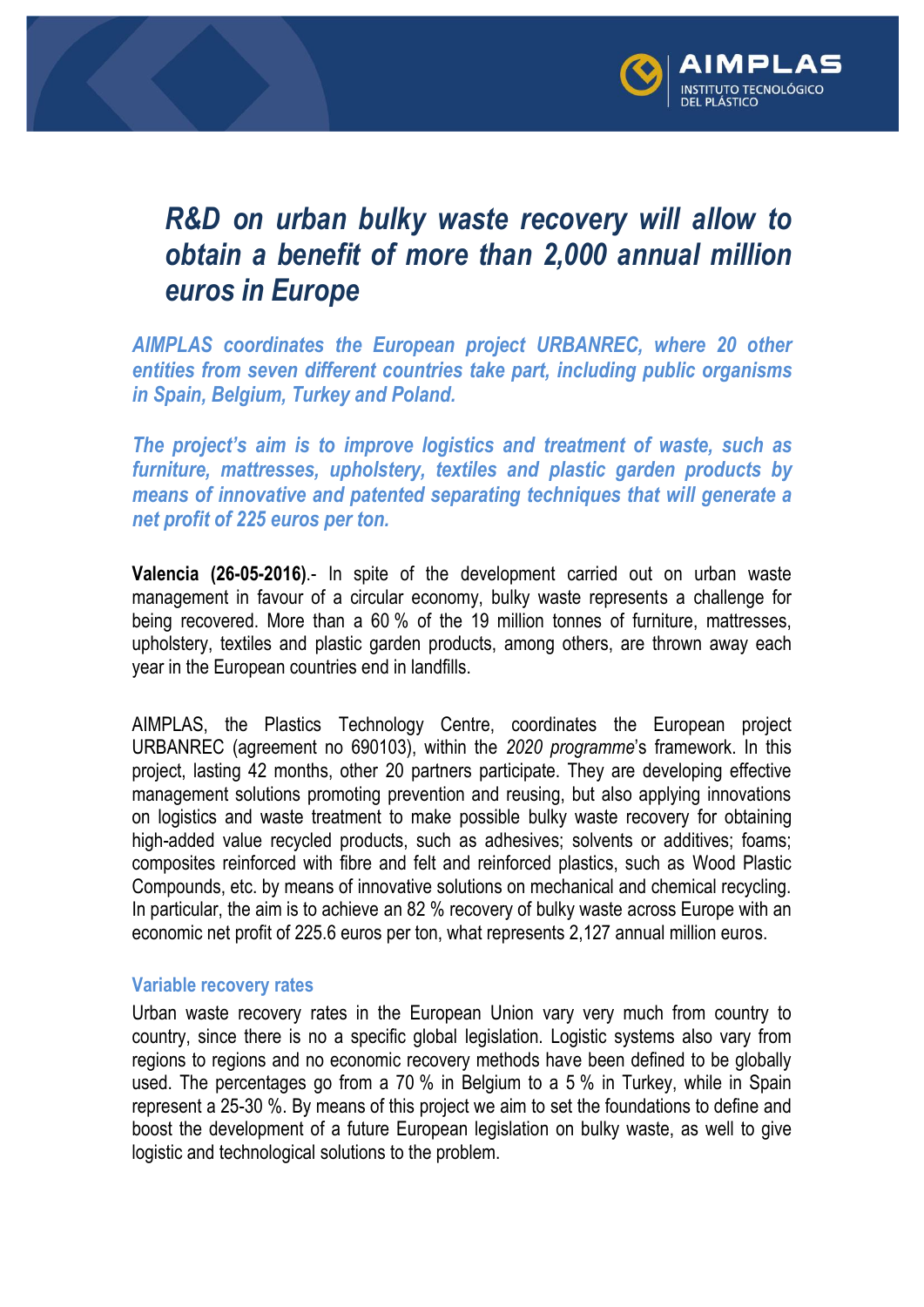

Polyurethane or latex foams, other plastic mixes, different textiles or even wood are the most commonly materials urban bulky materials are made of. After being picked up, classified, reused and divided by advanced and patented techniques, such as 3D-cutting fragmentation, different recovering routes and processes will be developed, allowing to obtain added-value products.

The consortium of URBANREC project is coordinated by AIMPLAS and other Spanish local entities take part, such as the Provincial Council of Valencia and the Consorcio Valencia Interior and the companies ECOFRAG, COLCHONES DELAX and BLUE PLASMA POWER (Valencia). Other technology centres involved are Fraunhofer-ICT (Germany), CENTEXBEL (Belgium), IOS-PIB (Poland) and IYTE (Izmir, Turkey).

Some other entities take part, such as the Association of Cities and Regions for Recycling and Sustainable Resource Management (ACR+), located in Belgium. The European companies that form the consortium are IZNAB (Poland), RAMPF (Germany), RESCOLL (France), EUROSPUMA (Portugal) and PROCOTEX and VANHEEDE (Belgium), as well as the Public Waste Agency of Flanders (Belgium) and IMOG (Belgium), Waste Management department of the City Council of Warsaw (Poland) and the City Council of Bornova (Turkey).

*This project has received funding from the European Union´s Horizon 2020 research and innovation programme under grant agreement No 690103.*

## **About AIMPLAS**

AIMPLAS, the Plastics Technology Centre is located in Valencia, Spain and is recorded at the Register of Technological Centres of the Spanish Ministry of Economy and Competitiveness. The institute is member of FEDIT (Spanish Federation of Innovation and Technology Entities) and REDIT (Network of Technological Institutes of the Valencia Region).

AIMPLAS is a non-profit research association with the object to operate as a technological partner for enterprises from the plastics industry and thus offering them integral and customized solutions by coordinating research, development and innovation projects as well as technology services (analysis and testing, technical assistance, formation as well as competitive and strategic intelligence).